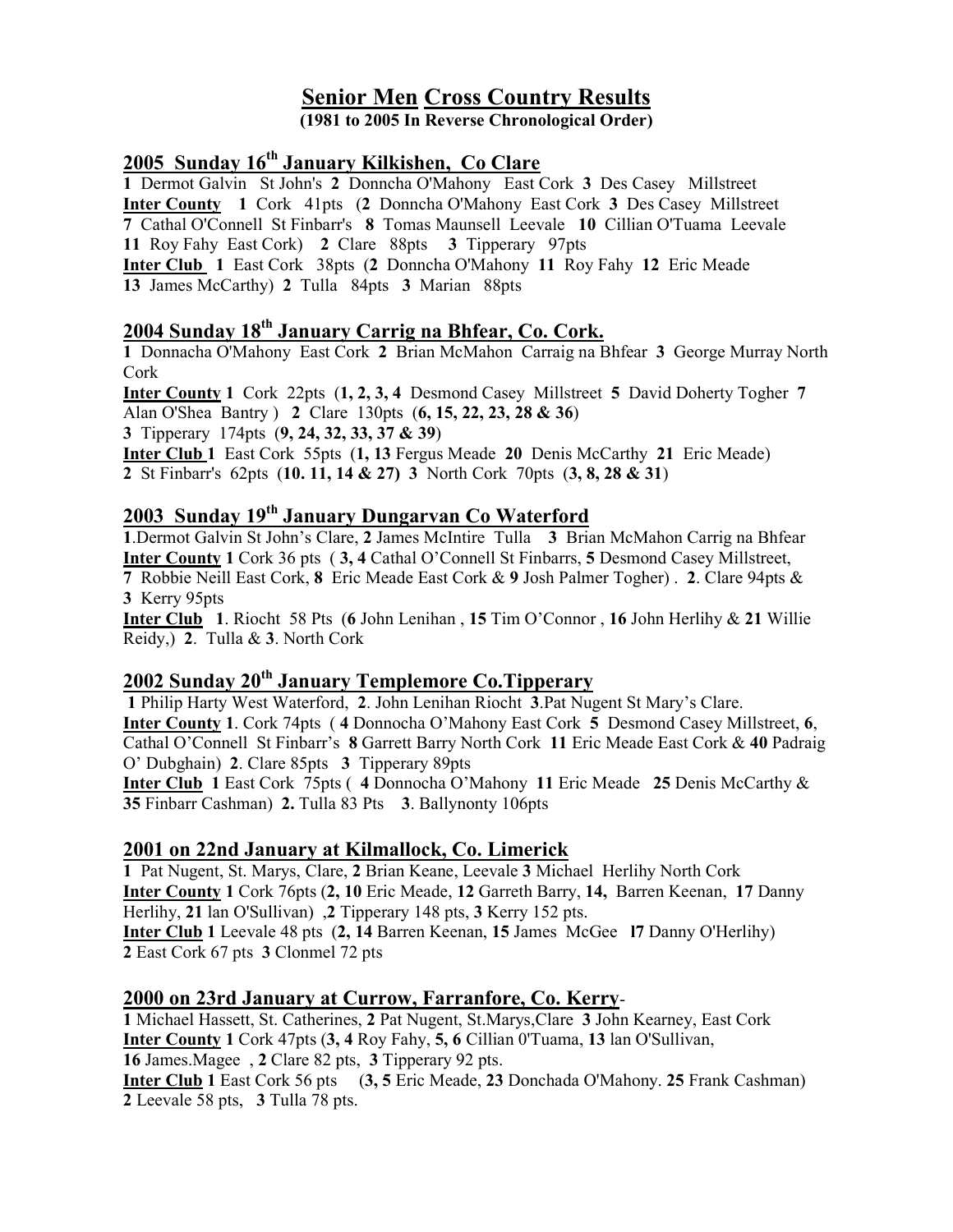## 1999 on 17th January at Tulla, Co. Clare.

1 John Daly Nenagh 2 John Kearney, East Cork, 3 Killian O'Tuama, Leecale Inter County 1 Cork (2, 3, 5 Ronan Crowley, 6 Cathal O'Connell, St. Finbars, 9 Liam O'Brien, 13 Damien Collins) 38 pts, 2 Clare 103 pts, 3 Tipperary. Inter Club 1 Leevale 39 pts (3,5,13, 18 Padraig O'Duighean), 2 East Cork 60 pts 3 Kilmurry/Ibrickane 83 pts

### 1998 on 1st February, 1998 at Whitechurch, Co. Cork.

1. John Daly, Nenagh. 2. Garret Barry, North Cork, 3 Billy O'Rourke, Leevale. Inter County 1. Cork 27 pts. (2, 3, 4 Liam O'Brien, East Cork, 5 Kieran McKeown, Leevale, 6 Shane Simcox, North Cork, 7 Roy Fahy, Leevale) 2 Clare 160 pts, 3 Kerry 160 pts. Inter Club 1. Leevale (3, 5, 7, 8 James McGee) 2 East Cork 38 pts 4. Nenagh 62 pts

## 1997 on 19th January at Whitechurch, Co. Cork –

1 John Daly, Nenagh, 2 James O'Sullivan, Waterford 3 Kieran Lambe U.C.C. Inter County 1 Cork 69 pts (4 John Kearney, 7 Kieran McKeown, 8 Paud Murphy, 13 Martin Drake. 20 Roy Fahy), 2 Tipperary 70pts 3 Kerry 139 pts Inter Club 1 Leevale 44 pts, (7, 8, 9 George Murray, 20) 2 Nenagh 57 pts 3 Riocht

### 1996 on 21st January at Templemore, Co. Tipperary

1 Donnchada O'Mahony, East Cork 2 John Murray, DCH (Cork), 3 John Daly, Nenagh Inter County 1 Cork 43pts (1, 2, 4 John Kearney, 6 Liam O'Brien 12 Paul Christopher, 18 lan O'Sullivan) 2 Tipperary 60 pts 3 Kerry 89 pts Inter Club 1 East Cork 23 pts  $(1,4,6,12)$  2 St. Catherines 50 pts 3 Riocht 59 pts.

## I995 22nd . January at University of Linerick

1 Seamus Power, Kilmurry/Ib. 2. Donnachada O'Mahony, East Cork 3. Liam O'Brian, East Cork Inter County 1 Cork 36pts (2, 3, 4 John Murray 6 Diarmuid Geary, 10 John Kearney, 11 Padraig Murphy) 2 Tipperary 117pts 3 Kerry 163 pts.

**Inter Club 1** East Cork 21 pts  $(2, 3, 5, 10)$  2 Leevale 53 pts  $\&$  3 West Waterford 73 pts.

#### 1994 January at Castleisland, Co. Kerry

1 Donnchada O'Mahony, East Cork 2 Michael Hassett, Tipperary, 3 James Mulligan, Waterford. Inter County 1 Cork 44 pts (1, 4 John Kearney. 8 Liam O'Brien, 6 Michael Cotter, 10 Billy O'Rourke, 15 Tom Owen) 2 Kerry 88 pts 3 Waterford 106 pts. Inter Club 1 East Cork 28 pts (1, 4, 8. 15 ) 2 Waterford 45 pts 3 St. Johns 82pts.

## 1993 January at Ennis, Co. Clare Senior Men

1 James O'Sullivan, Waterford 2 Donnactia O'Mahony, East Cork 3 John Griffin, Riocht. 1 Inter County 1 Waterford 82 pts (1, 8 Sean Foley, 9 Jimmy Mulligan, 11 Michael Hally. 26 Dereck Tebay. 27 Liam O'Reilly) 2 Cork 88 pts 3 Tipperary 97 pts. Inter Club 1 Waterford (1, 8, 9, 11) 29 pts 2 East Cork 65 pts 3 West Limerick 80pts

#### 1992 January at Carrignavar. Co. Cork

1 John Scanlon, W/Limerick, 2 Donnacha O'Mahony, East Cork 3 Liam O'Brien, East Cork Inter County 1 Cork 45 pts (2, 3, 8 Jerry Wallace. 5 Michael Coakley 13 John Kearney, 14 Mark Bickerdyke) 2 Tipperary 65 pts 3 Limerick 126 pts Inter Club 1 East Cork 26 pts (2, 3. 3, 13) 2 Thurles 41 pts 3 West Limerick 49pts.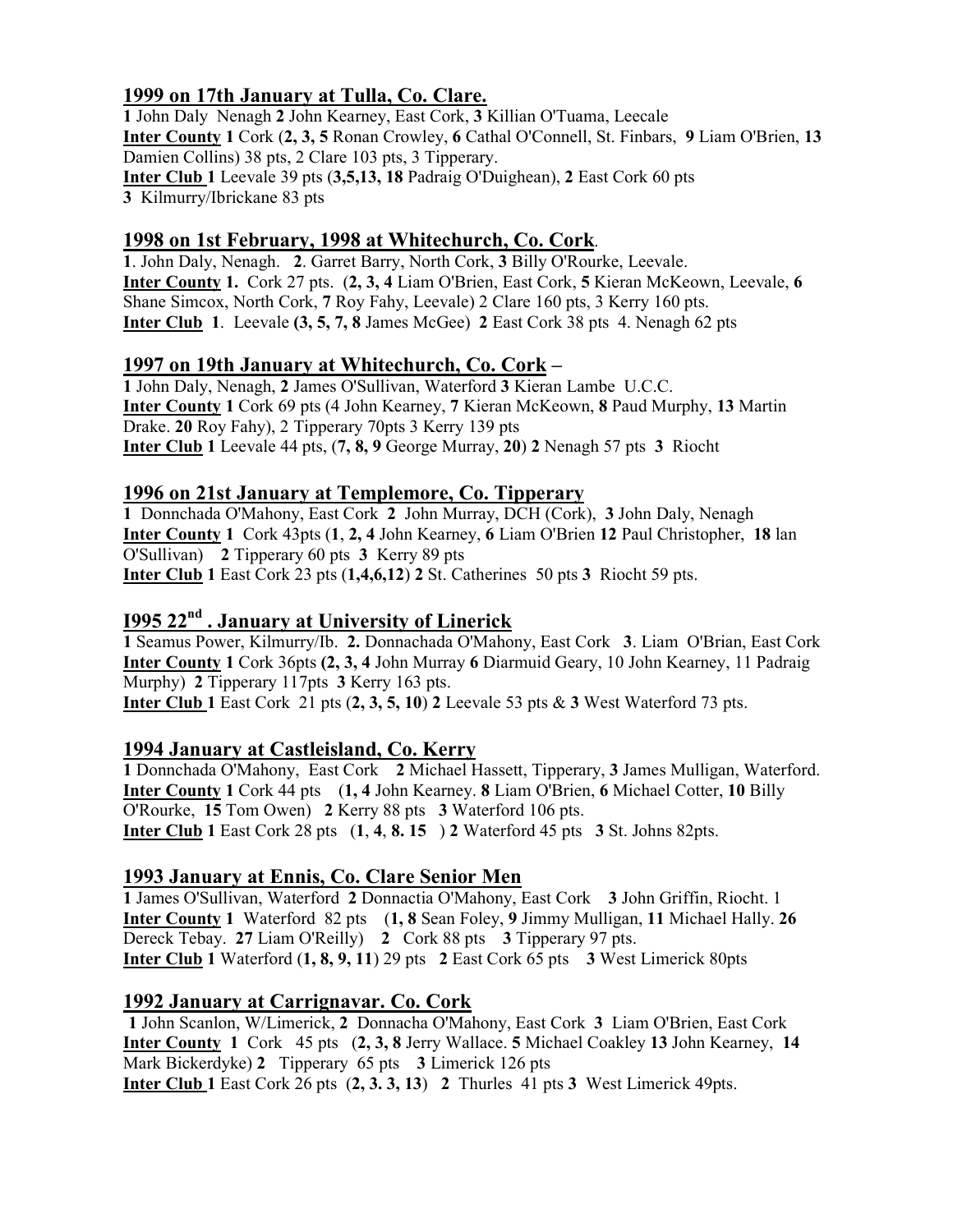## 1991 January at Dungarvan, Co. Waterford

1 Donnacha OMahony, East Cork 2 Leonard O'Regan, Leevale, 3 John Scanlon, West Limerick Inter County 1 Cork 33 pts (1, 2, 4 Liam O'Brien, 7 Ricki Burke, 9 Brian Meade, 10 Michael Coakley) 2 Tipperary 3 Clare Inter Club 1 East Cork 32 pts (1,4, 9, 18 John Kearney) 2 Leevale 3 Clonmel.

#### 1990 January at Killenaule, Co. Tipperary

1 Robert Costelloe, Limerick 2 Liam O'Brien, East Cork 3 Brian Meade, East Cork Inter County 1 Cork 39 pts (2, 3, 5 Donnacha O'Mahony, 8 Leonard O'Regan, 10 Tom Owens, 11 Billy O'Rourke) 2 Tipperary 3 Limerick Inter Club 1 East Cork 20pts (2, 3, 5 &10) 2 Leevale 3 Clonmel.

### 1989 January at Killeagh, Co. Cork

1 John Linehan, Riocht, 2 Robert Costelloe, Limerick 3 John Fitzgerald, Tipp, Inter County 1 Cork 59 pts (6 Liam O'Brien 7 Donnacha O'Mahony, 8 Tony O'Leary, 9 Cormac O'Connor, 14 Brian Meade, 15 Leonard O'Regan) 2 Limerick 3 Tipperary Inter Club 1 Limerick 2, Noel Richardson, Michael Lawton, A. Treacy) 2 East Cork 3 Clounalour.

### 1988 January at Mungret, Co. Limerick

1 Richard O'Flynn, Cork, 2 Robert Costelloe, Limerick 3 John Linehan, Kerry Inter County 1 Cork 45 pts (1, 5 Liam O'Brien, 6 Brian Meade, 8 Donnacha O'Mahony, 12 Jerry Wallace, 13 Cormac O'Connor) 2 Limerick 3 Tipperary Inter Club 1 Thurles Crokes (Tommy Moloney, Pat Heffernan, John Hickey, Michael Hassett) 2 East Cork 3 Limerick.

## 1987 January at Kilkeshin Co Clare

1 Liam O'Brien, East Cork 2 Tommy Moloney, Thurles Crokes 3 John Scanlon, West Limerick Inter County 1 Cork 34 pts (1, 4 Donnacha O'Mahony, 5 Willie O'Rourke, 6 Garry Wallace, 8 Brian Meade, 10 Eamonn McEvoy) 2 Tipperary 3 Limerick Inter Club 1 East Cork 23 pts (1, 4, 6, 8) 2 Thurles Crokes. 3 West Limerick.

#### 1986 February at Tralee, Co. Kerry

1 Liam O'Brien, Cork. 2 John Fitzgerald, Tipperary, 3 Tommy Moloney, Thurles. Inter County 1 Tipperary (2, 3, Pat Heffernan, Peter Maher, John Daly, Myles McHugh) 2 Cork 3 Clare Inter Club 1 Thurles Crokes (T. Moloney, P. Heffernan, J. Tobin, S. Hughes) 2 East Cork 3 West Lmerick

#### 1985 February at Waterford

1 Liam O'Brien, Cork. 2 Tony Ryan, Waterford 3 Peter Maher, Cork. Inter County 1 Cork 43 pts (I, 3, 4 Richie Burke, 8 Michael Lawton.13 Garreth Barry.14 Cormac O'Riordan) 2 Limerick, 3 Waterford Inter Club 1 North Cork (3. 13, 14 &, C. Lynch) 2 West Limerick 3 Redgate.

## 1984 January at Borrisoleigh, Co. Tipperary

1 Tony Ryan.; Dungarvan 2 James Mulligan, Deise 3 Liam O'Brien, Cork Inter County 1 Cork 42 pts (3, 5 Dennis Manning. 7 Richie Crowley, 8 Michael Walsh, 9 Richie Burke. 10 Pat Whyte) 2 Waterford 3 Tipperary. Inter Club 1 Deise (2. Ray Treacy, Dereck Grant, Sean Foley) 2. St. Finbarrs 3 Leevale.